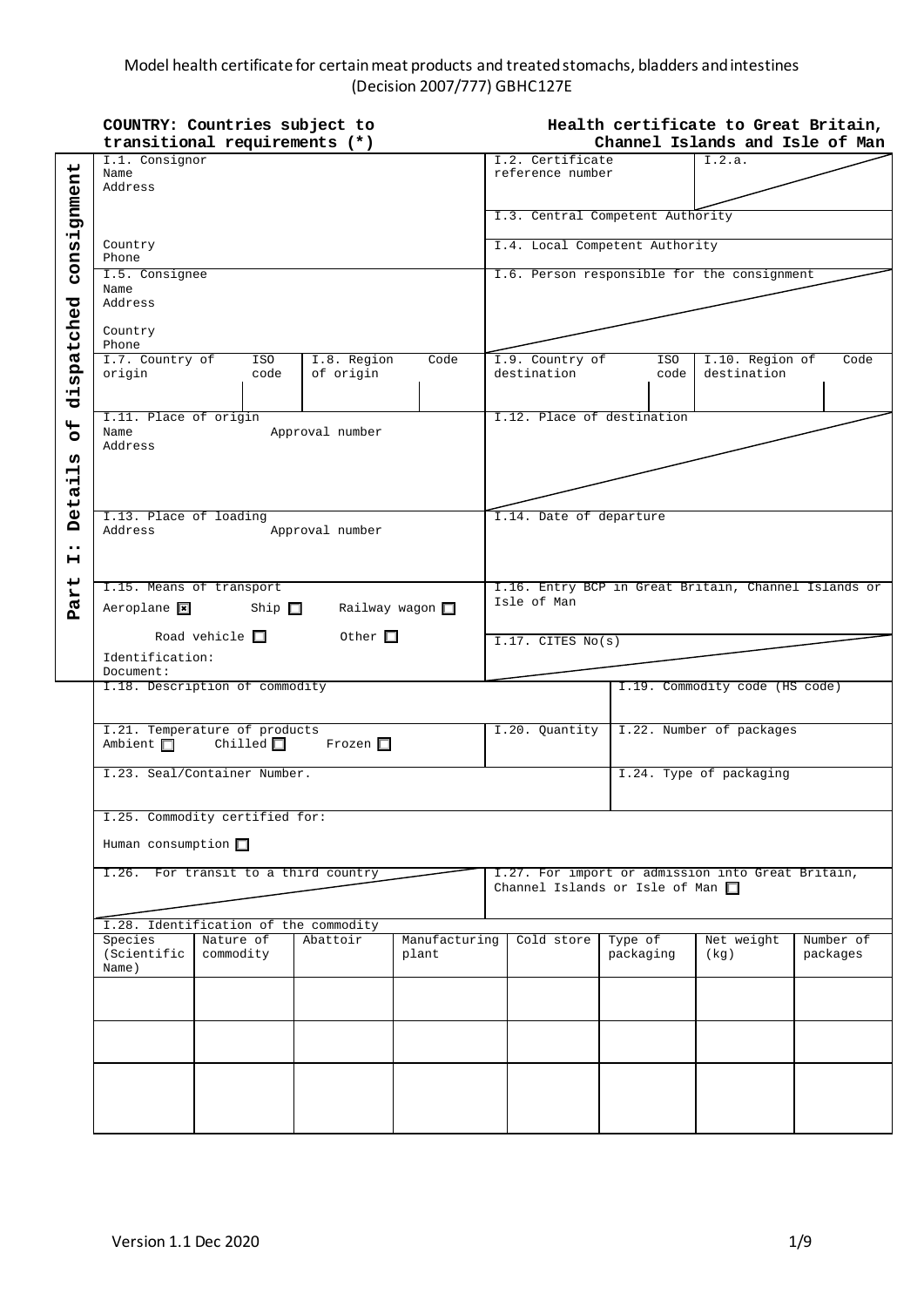| COUNTRY: Countries subject to |  |  |  |
|-------------------------------|--|--|--|
| transitional arrangements (*) |  |  |  |

# **Meat products, treated stomachs, bladders**

|                       | transitional arrangements (*) |                                                        |                            |                                                                                                                                                                                                                                                                                                                                                                                                                                                                                                                                                                                                                                                           |                                                | and intestines for import                                                                                                                                                                                                                                                                                                                                                                                                                                                                                                                                                                                                                                                                                                                                |  |            |  |
|-----------------------|-------------------------------|--------------------------------------------------------|----------------------------|-----------------------------------------------------------------------------------------------------------------------------------------------------------------------------------------------------------------------------------------------------------------------------------------------------------------------------------------------------------------------------------------------------------------------------------------------------------------------------------------------------------------------------------------------------------------------------------------------------------------------------------------------------------|------------------------------------------------|----------------------------------------------------------------------------------------------------------------------------------------------------------------------------------------------------------------------------------------------------------------------------------------------------------------------------------------------------------------------------------------------------------------------------------------------------------------------------------------------------------------------------------------------------------------------------------------------------------------------------------------------------------------------------------------------------------------------------------------------------------|--|------------|--|
|                       | II. Health information        |                                                        |                            |                                                                                                                                                                                                                                                                                                                                                                                                                                                                                                                                                                                                                                                           | II.a. Certificate reference<br>II.b.<br>number |                                                                                                                                                                                                                                                                                                                                                                                                                                                                                                                                                                                                                                                                                                                                                          |  |            |  |
|                       |                               |                                                        |                            |                                                                                                                                                                                                                                                                                                                                                                                                                                                                                                                                                                                                                                                           |                                                |                                                                                                                                                                                                                                                                                                                                                                                                                                                                                                                                                                                                                                                                                                                                                          |  |            |  |
| cation                | II.1.                         | Animal health attestation                              |                            |                                                                                                                                                                                                                                                                                                                                                                                                                                                                                                                                                                                                                                                           |                                                |                                                                                                                                                                                                                                                                                                                                                                                                                                                                                                                                                                                                                                                                                                                                                          |  |            |  |
| ٠Ĥ                    |                               |                                                        |                            |                                                                                                                                                                                                                                                                                                                                                                                                                                                                                                                                                                                                                                                           |                                                |                                                                                                                                                                                                                                                                                                                                                                                                                                                                                                                                                                                                                                                                                                                                                          |  |            |  |
| $\mathbf{H}$          |                               | I, the undersigned official veterinarian certify that: |                            |                                                                                                                                                                                                                                                                                                                                                                                                                                                                                                                                                                                                                                                           |                                                |                                                                                                                                                                                                                                                                                                                                                                                                                                                                                                                                                                                                                                                                                                                                                          |  |            |  |
|                       |                               | II.1.1.                                                |                            |                                                                                                                                                                                                                                                                                                                                                                                                                                                                                                                                                                                                                                                           |                                                | The meat product, treated stomachs, bladders and intestines $(1)$ described in                                                                                                                                                                                                                                                                                                                                                                                                                                                                                                                                                                                                                                                                           |  |            |  |
| Certi                 |                               |                                                        |                            | indicated below:                                                                                                                                                                                                                                                                                                                                                                                                                                                                                                                                                                                                                                          |                                                | this certificate contain the following meat constituents and meet the criteria                                                                                                                                                                                                                                                                                                                                                                                                                                                                                                                                                                                                                                                                           |  |            |  |
|                       |                               | Species (A)                                            |                            |                                                                                                                                                                                                                                                                                                                                                                                                                                                                                                                                                                                                                                                           | Treatment (B)                                  |                                                                                                                                                                                                                                                                                                                                                                                                                                                                                                                                                                                                                                                                                                                                                          |  | Origin (C) |  |
| $\bullet\bullet$<br>н |                               |                                                        |                            |                                                                                                                                                                                                                                                                                                                                                                                                                                                                                                                                                                                                                                                           |                                                |                                                                                                                                                                                                                                                                                                                                                                                                                                                                                                                                                                                                                                                                                                                                                          |  |            |  |
| н                     |                               |                                                        |                            |                                                                                                                                                                                                                                                                                                                                                                                                                                                                                                                                                                                                                                                           |                                                |                                                                                                                                                                                                                                                                                                                                                                                                                                                                                                                                                                                                                                                                                                                                                          |  |            |  |
| art                   |                               |                                                        |                            |                                                                                                                                                                                                                                                                                                                                                                                                                                                                                                                                                                                                                                                           |                                                |                                                                                                                                                                                                                                                                                                                                                                                                                                                                                                                                                                                                                                                                                                                                                          |  |            |  |
| д                     |                               |                                                        |                            |                                                                                                                                                                                                                                                                                                                                                                                                                                                                                                                                                                                                                                                           |                                                |                                                                                                                                                                                                                                                                                                                                                                                                                                                                                                                                                                                                                                                                                                                                                          |  |            |  |
|                       |                               |                                                        |                            |                                                                                                                                                                                                                                                                                                                                                                                                                                                                                                                                                                                                                                                           |                                                |                                                                                                                                                                                                                                                                                                                                                                                                                                                                                                                                                                                                                                                                                                                                                          |  |            |  |
|                       |                               |                                                        | (A)                        | birds.                                                                                                                                                                                                                                                                                                                                                                                                                                                                                                                                                                                                                                                    |                                                | Insert the code for the relevant species of meat product, treated<br>stomachs, bladders and intestines where BOV = domestic bovine animals<br>(Bos Taurus, Bison bison, Bubalus bubalis and their crossbreds); OVI =<br>domestic sheep (Ovis aries) and goats (Capra hircus); $EQI =$ domestic<br>equine annals (Equus caballus, Equus asinus and their cross-breds), POR<br>= domestic porcine animals (Sus scrofa); RAB = domestic rabbits, PFG =<br>domestic poultry and farmed feathered game, RUF = farmed non-domestic<br>animals other than Suidae and solipeds; RUW = wild non-domestic animals<br>other than suidae and solipeds; SUW = wild non-domestic suidae; $EQW =$<br>wild non-domestic solipeds; WLP = wild lagomorphs; WGB = wild game |  |            |  |
|                       |                               |                                                        | (B)                        |                                                                                                                                                                                                                                                                                                                                                                                                                                                                                                                                                                                                                                                           |                                                | Insert A, B, C, D, E or F for the required treatment as specified and<br>defined in Parts 2, 3 and 4 of Annex 2 to Decision 2007/777/EC.                                                                                                                                                                                                                                                                                                                                                                                                                                                                                                                                                                                                                 |  |            |  |
|                       |                               |                                                        | (C)                        |                                                                                                                                                                                                                                                                                                                                                                                                                                                                                                                                                                                                                                                           |                                                | Insert the ISO code of the country of origin and, in the case of<br>regionalization by retained EU law for the relevant meat constituents, the<br>region as indicated in Part 1 of Annex 2 to Decision 2007/777/EC.                                                                                                                                                                                                                                                                                                                                                                                                                                                                                                                                      |  |            |  |
|                       |                               | $({}^{2})$ II.1.2.                                     | products:                  | The meat product, treated stomachs, bladders and intestines described<br>in point II.1.1 has been prepared from fresh meat from domestic bovine<br>animals (Bos Taurus, Bison bison, Bubalus bubalis and their<br>crossbreds); domestic sheep (Ovis aries) and goats (Capra hircus):<br>domestic equine animals (Equus caballus, Equus asinus and their<br>crossbreds), domestic porcine animals (Sus scrofa); farmed non-domestic<br>animals other than suidae and solipeds; wild non-domestic animals other<br>than suidae and solipeds; wild non- domestic suidae: wild non-domestic<br>solipeds and the fresh meat used in the production of the meat |                                                |                                                                                                                                                                                                                                                                                                                                                                                                                                                                                                                                                                                                                                                                                                                                                          |  |            |  |
|                       |                               |                                                        |                            | 2007/777/EC and:                                                                                                                                                                                                                                                                                                                                                                                                                                                                                                                                                                                                                                          |                                                | $\binom{2}{1}$ either [II.1.2.1. has undergone a non-specific treatment as specified and defined<br>under point A in Part 4 of Annex 2 to Decision                                                                                                                                                                                                                                                                                                                                                                                                                                                                                                                                                                                                       |  |            |  |
|                       |                               |                                                        |                            | $({}^{2})$ either [II.1.2.1.1.                                                                                                                                                                                                                                                                                                                                                                                                                                                                                                                                                                                                                            |                                                | satisfies the relevant animal and public health<br>requirements laid down in the appropriate health<br>certificate(s) in Part 2 of Annex 2 to<br>Regulation (EU) No 206/2010 and originates in a<br>third country, or part thereof in the case of<br>regionalisation under retained EU law, as described in the<br>relevant column of Part 2 of Annex 2 to Decision<br>$2007/777/EC$ ].                                                                                                                                                                                                                                                                                                                                                                  |  |            |  |
|                       |                               |                                                        | $({}^{2})$ or [II.1.2.1.1. |                                                                                                                                                                                                                                                                                                                                                                                                                                                                                                                                                                                                                                                           |                                                | originates in Great Britain].                                                                                                                                                                                                                                                                                                                                                                                                                                                                                                                                                                                                                                                                                                                            |  |            |  |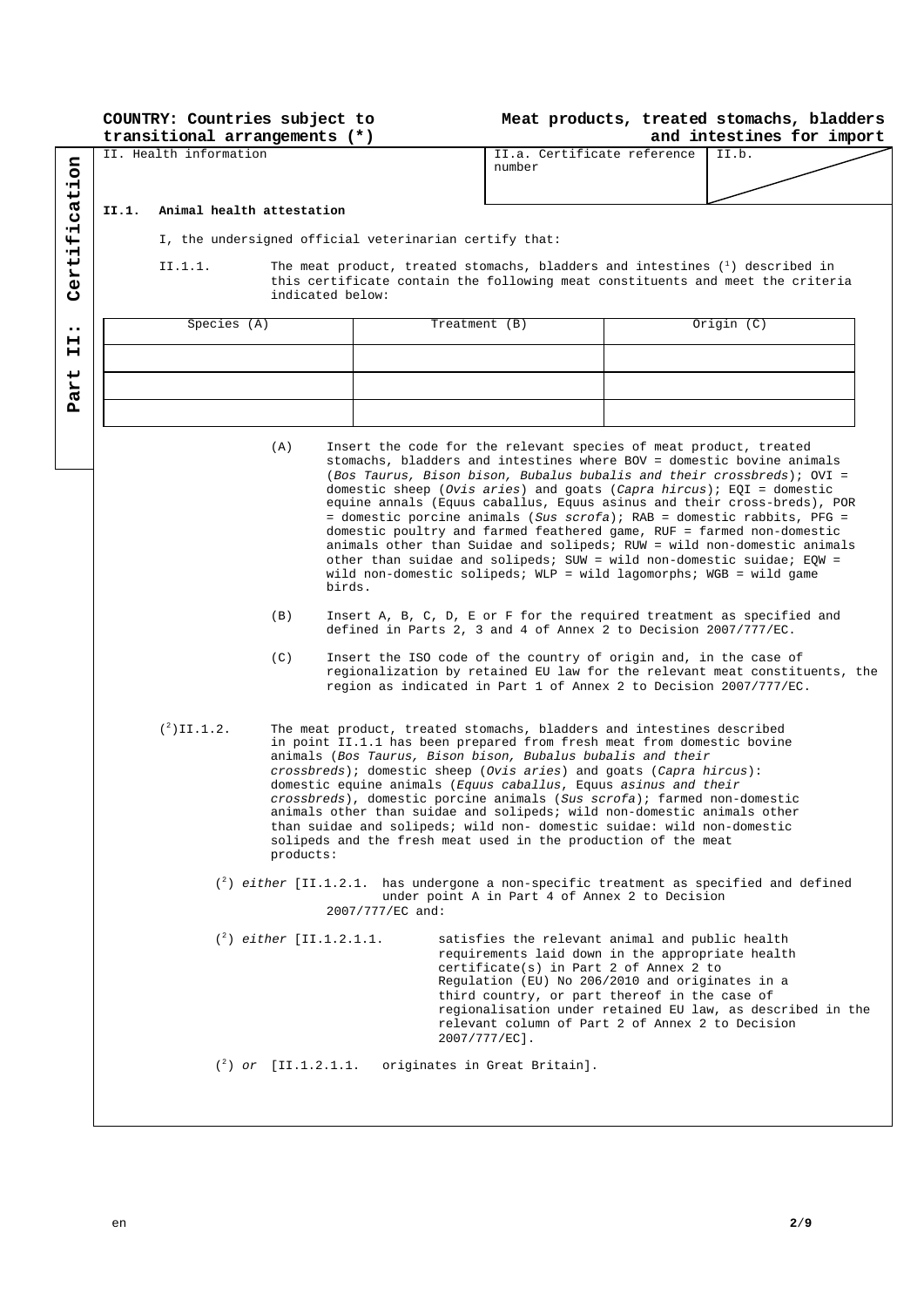| COUNTRY: Countries subject to                           |                                            |                                                                                                                                   | Meat products, treated stomachs, bladders                                                                                          |
|---------------------------------------------------------|--------------------------------------------|-----------------------------------------------------------------------------------------------------------------------------------|------------------------------------------------------------------------------------------------------------------------------------|
| transitional arrangements (*)<br>II. Health information |                                            | II.a. Certificate                                                                                                                 | and intestines for import                                                                                                          |
|                                                         |                                            | reference number                                                                                                                  | II.b.                                                                                                                              |
|                                                         |                                            |                                                                                                                                   |                                                                                                                                    |
|                                                         |                                            |                                                                                                                                   |                                                                                                                                    |
|                                                         |                                            |                                                                                                                                   |                                                                                                                                    |
| $({}^{2})$ or [II.1.2.1.]                               |                                            | meets any requirements agreed under Directive 2002/99/EC, is                                                                      |                                                                                                                                    |
|                                                         |                                            | derived from animals coming from a holding not subject to<br>restrictions for the specific diseases mentioned in the              |                                                                                                                                    |
|                                                         |                                            | appropriate health certificate(s) in in Part 2 of Annex 2 to                                                                      |                                                                                                                                    |
|                                                         |                                            | Regulation (EU) No 206/2010 and within a 10 km radius of which                                                                    |                                                                                                                                    |
|                                                         |                                            | no outbreaks of such diseases have occurred in the last 30 days                                                                   |                                                                                                                                    |
|                                                         |                                            | and has undergone the specific treatment laid down for the third<br>country of origin or part thereof for the meat of the species |                                                                                                                                    |
|                                                         |                                            | concerned in Part 2 or 3, as appropriate, of Annex 2 to                                                                           |                                                                                                                                    |
|                                                         | Decision 2007/777/EC].                     |                                                                                                                                   |                                                                                                                                    |
| $({}^{2})$ II.1.3.                                      |                                            | The meat product, treated stomachs, bladders and intestines described                                                             |                                                                                                                                    |
|                                                         |                                            | under point II.1.1 has been prepared from fresh meat of domestic poultry,                                                         |                                                                                                                                    |
|                                                         | including farmed or wild game birds, that: |                                                                                                                                   |                                                                                                                                    |
|                                                         |                                            |                                                                                                                                   |                                                                                                                                    |
| $(^2)$ either                                           | [II.1.3.1.                                 | has undergone a non-specific treatment as specified and<br>defined under point A in Part 4 of Annex 2 to Decision                 |                                                                                                                                    |
|                                                         | 2007/777/EC] and:                          |                                                                                                                                   |                                                                                                                                    |
|                                                         |                                            |                                                                                                                                   |                                                                                                                                    |
|                                                         | $(^2)$ either<br>[I1.1.3.1.1.              | satisfies the animal health requirements                                                                                          |                                                                                                                                    |
|                                                         |                                            | laid down in Regulation (EC) No 798/2008, ]                                                                                       |                                                                                                                                    |
| $(^2)$ or                                               | [I1.1.3.1.1]                               | originates in Great Britain satisfying the                                                                                        |                                                                                                                                    |
|                                                         |                                            | requirements of Article 3 of Directive                                                                                            |                                                                                                                                    |
|                                                         |                                            | $2002/99/EC,$ ]                                                                                                                   |                                                                                                                                    |
| $(^2)$ or                                               | [II.1.3.1.                                 |                                                                                                                                   | originates in a third country referred to in Annex 1 Part 1 to                                                                     |
|                                                         |                                            |                                                                                                                                   | Regulation (EC) No 798/2008, comes from holdings or in the case                                                                    |
|                                                         |                                            | of wild game-birds killed in territories where within a 10 km<br>radius, including, where appropriate, the territory of a         |                                                                                                                                    |
|                                                         |                                            | neighbouring country, there has been no outbreak of highly                                                                        |                                                                                                                                    |
|                                                         |                                            |                                                                                                                                   | pathogenic avian influenza or Newcastle disease for at least the                                                                   |
|                                                         |                                            |                                                                                                                                   | previous 30 days and has undergone the specific treatment laid                                                                     |
|                                                         |                                            | down for the third country of origin or part thereof for the                                                                      | meat of the species concerned in Parts 2 or 3, as appropriate,                                                                     |
|                                                         |                                            | of Annex 2 to Decision 2007/777/EC, ]                                                                                             |                                                                                                                                    |
| $(^2)$ or                                               |                                            |                                                                                                                                   |                                                                                                                                    |
|                                                         | [II.1.3.1.                                 |                                                                                                                                   | originates in a third country referred to in Annex 1 Part 1 to<br>Regulation (EC) No 798/2008, comes from holdings or in the case  |
|                                                         |                                            |                                                                                                                                   | of wild game-birds killed in territories, where within a 10 km                                                                     |
|                                                         |                                            | radius, including, where appropriate, the territory of a                                                                          |                                                                                                                                    |
|                                                         |                                            | neighbouring country, there has been no outbreak of highly                                                                        |                                                                                                                                    |
|                                                         |                                            | previous 30 days and has undergone the specific treatment                                                                         | pathogenic avian influenza or Newcastle disease for at least the                                                                   |
|                                                         |                                            | referred to in points B, C or D in Part 4 of Annex 2 to                                                                           |                                                                                                                                    |
|                                                         |                                            | Decision 2007/777/EC, provided that such treatment is more                                                                        |                                                                                                                                    |
|                                                         | Decision.l                                 |                                                                                                                                   | severe than that indicated in Parts 2 and 3 of Annex 2 to that                                                                     |
|                                                         |                                            |                                                                                                                                   |                                                                                                                                    |
| $(^2)$ or                                               | [II.1.3.1.                                 |                                                                                                                                   | has undergone the specific treatment referred to in points B, C                                                                    |
|                                                         |                                            |                                                                                                                                   | or D in Part 4 of Annex 2 to Decision 2007/777/EC laid down for<br>the third country of origin or part thereof for the meat of the |
|                                                         |                                            |                                                                                                                                   | species concerned in Parts 2 or 3, as appropriate, of Annex 2 to                                                                   |
|                                                         | Decision 2007/777/EC and                   |                                                                                                                                   |                                                                                                                                    |
| $(^2)$ either                                           | [I1.1.3.1.1]                               |                                                                                                                                   |                                                                                                                                    |
|                                                         |                                            | originates in Great Britain satisfying the requirements of<br>Article 3 of Directive 2002/99/EC;]                                 |                                                                                                                                    |
|                                                         |                                            |                                                                                                                                   |                                                                                                                                    |
| $(^2)$ or                                               | [I1.1.3.1.1.                               | originates in a third country listed in Part 1 of Annex 1 to                                                                      |                                                                                                                                    |
|                                                         |                                            |                                                                                                                                   | Regulation (EC) No 798/2008 for the import into Great Britain of<br>meat of poultry and comes from holdings or in the case of wild |
|                                                         |                                            | game-birds killed in territories, where within a 10km radius,                                                                     |                                                                                                                                    |
|                                                         |                                            | including where appropriate the territory of a neighbouring                                                                       |                                                                                                                                    |
|                                                         |                                            |                                                                                                                                   | country, there has been no outbreak of highly pathogenic avian                                                                     |
|                                                         | days.]                                     | influenza or Newcastle disease for at least the previous 30                                                                       |                                                                                                                                    |
|                                                         |                                            |                                                                                                                                   |                                                                                                                                    |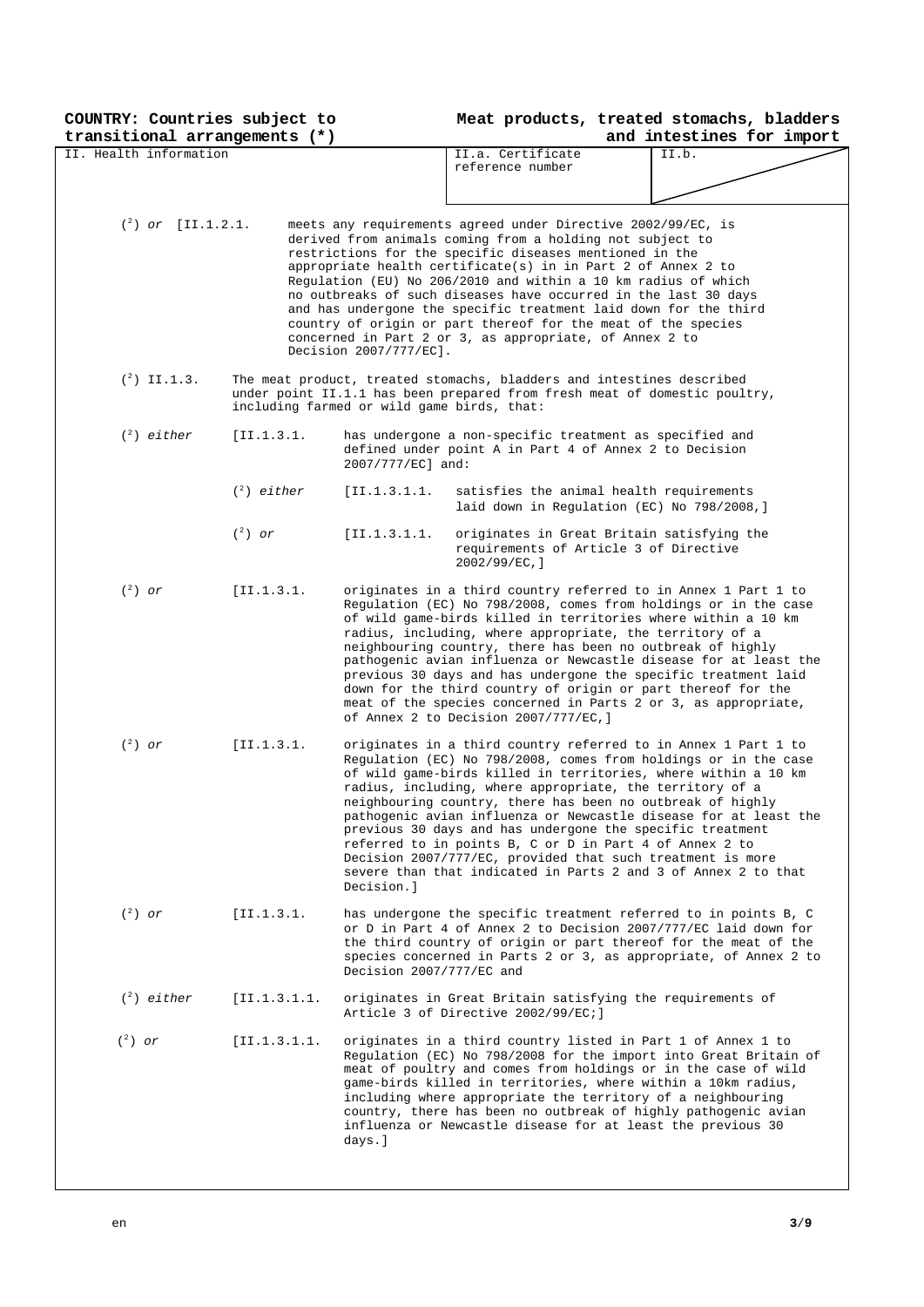| COUNTRY: Countries subject to<br>transitional arrangements (*)          |                           |                                                                                                                                                 | Meat products, treated stomachs, bladders<br>and intestines for import |                                                                                                                                                                                                                                                                                                                                                                |  |  |
|-------------------------------------------------------------------------|---------------------------|-------------------------------------------------------------------------------------------------------------------------------------------------|------------------------------------------------------------------------|----------------------------------------------------------------------------------------------------------------------------------------------------------------------------------------------------------------------------------------------------------------------------------------------------------------------------------------------------------------|--|--|
| II. Health information                                                  |                           |                                                                                                                                                 | II.a. Certificate                                                      | II.b.                                                                                                                                                                                                                                                                                                                                                          |  |  |
|                                                                         |                           |                                                                                                                                                 | reference number                                                       |                                                                                                                                                                                                                                                                                                                                                                |  |  |
|                                                                         |                           |                                                                                                                                                 |                                                                        |                                                                                                                                                                                                                                                                                                                                                                |  |  |
| $({}^{2})$ [II.1.4.                                                     |                           | from fresh meat from lagomorphs and other land mammals:                                                                                         |                                                                        | in the case of meat product, treated stomachs, bladders and intestines derived                                                                                                                                                                                                                                                                                 |  |  |
|                                                                         | days.]                    |                                                                                                                                                 |                                                                        | satisfies the relevant animal health and public health requirements laid down<br>in Regulation (EC) No 119/2009 and has come from a holding not subject to<br>restrictions for animal diseases affecting the animals concerned within a 10 km<br>radius of which no outbreaks of such diseases have occurred in the last 30                                    |  |  |
| II.1.5.                                                                 |                           | the meat product, treated stomachs, bladders and intestines:                                                                                    |                                                                        |                                                                                                                                                                                                                                                                                                                                                                |  |  |
|                                                                         | $(2)$ either II.1.5.1.    |                                                                                                                                                 |                                                                        | [consists of meat and/or meat products derived from a single<br>species, and has undergone the treatment satisfying the relevant<br>conditions laid down in Annex 2 to Decision 2007/777/EC, ]                                                                                                                                                                 |  |  |
|                                                                         | $(^2)$ or                 | II.1.5.1.<br>Decision 2007/777/EC, )                                                                                                            |                                                                        | [consists of meat of more than one species and, after such meat<br>has been mixed, the entire product has subsequently undergone a<br>treatment at least as severe as that required for the meat<br>components of the meat product as laid down in Annex 2 to                                                                                                  |  |  |
|                                                                         | $(^2)$ or                 | II.1.5.1.<br>2007/777/EC];                                                                                                                      | of that species as laid down in Annex 2 to Decision                    | [has been prepared from meat of more than one species and each<br>meat component has previously undergone a treatment prior to<br>mixing which meets the relevant treatment requirements for meat                                                                                                                                                              |  |  |
| II.1.6.                                                                 |                           |                                                                                                                                                 |                                                                        | after treatment all precautions to avoid contamination have been taken                                                                                                                                                                                                                                                                                         |  |  |
|                                                                         |                           |                                                                                                                                                 |                                                                        |                                                                                                                                                                                                                                                                                                                                                                |  |  |
| $({}^{2})$ [II.1.7.                                                     |                           | Additional quarantees:                                                                                                                          |                                                                        |                                                                                                                                                                                                                                                                                                                                                                |  |  |
|                                                                         | slaughter; ]              | in the case of poultry meat products which have not undergone a specific                                                                        |                                                                        | treatment and are destined for Great Britain or regions thereof, the status of which<br>have been established as Newcastle disease non-vaccinating in accordance with Article<br>15 of Directive 2009/158/EC, the poultry meat was derived from poultry which had not<br>been vaccinated with a live vaccine against Newcastle disease within 30 days prior to |  |  |
| $({}^{2})$ II.2.                                                        | Public health attestation |                                                                                                                                                 |                                                                        |                                                                                                                                                                                                                                                                                                                                                                |  |  |
|                                                                         |                           | products, treated stomachs, bladders and intestines described above were produced in<br>accordance with those requirements, in particular that: |                                                                        | I, the undersigned, declare that I am aware of the relevant provisions of Regulations (EC) No<br>999/2001, (EC) No 178/2002, (EC) No 852/2004 and (EC) No 853/2004 and certify that the meat                                                                                                                                                                   |  |  |
| II.2.1.                                                                 |                           | HACCP principles in accordance with Regulation (EC) No 852/2004,                                                                                |                                                                        | they come from (an) establishment(s) implementing a programme based on the                                                                                                                                                                                                                                                                                     |  |  |
| II.2.2.                                                                 |                           | Sections I to VI of Annex III to Regulation (EC) No 853/2004;                                                                                   |                                                                        | they have been produced from raw material which met the requirements of                                                                                                                                                                                                                                                                                        |  |  |
| $\blacktriangleright$ <sup>(1)</sup> ( <sup>2</sup> ) either [II.2.3.1. |                           | with Regulation (EC) No 2075/2005;]                                                                                                             |                                                                        | the meat products have been obtained from domestic porcine animals meat<br>which either has been subject to an examination for trichinosis with<br>negative results or has been subject to a cold treatment in accordance                                                                                                                                      |  |  |
| $({}^{2})({}^{6})$<br>or                                                | [II.2.3.1]                | weaned and less than 5 weeks of age; $\blacktriangleleft$                                                                                       |                                                                        | the meat products have been obtained from domestic porcine animals meat<br>which is derived from domestic porcine animals either coming from a<br>holding officially recognised as applying controlled housing conditions<br>in accordance with Article 8 of Regulation (EC) No 2075/2005 or not                                                               |  |  |
| $({}^{2})$ II.2.3.2.                                                    |                           | accordance with Regulation (EC) No 2075/2005;                                                                                                   |                                                                        | the meat products have been obtained from horse meat or wild boar meat which<br>has been subject to an examination for trichinosis with negative results in                                                                                                                                                                                                    |  |  |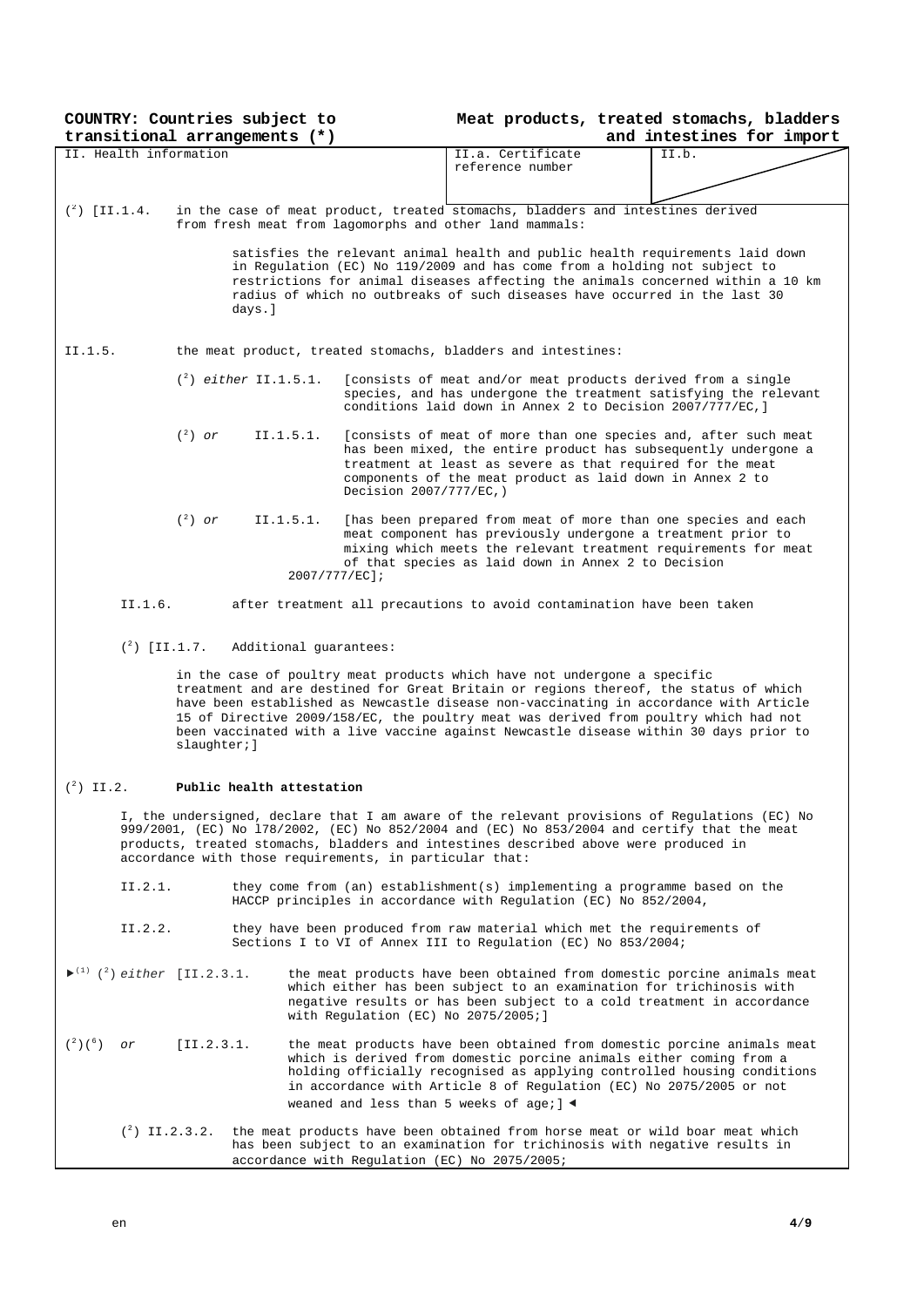**COUNTRY: Countries subject to** 

## **Meat products, treated stomachs, bladders**

| transitional arrangements (*)                                 |                                               | and intestines for import                                                                                                                                                                                                                                                                                                                                                                                                                                                         |
|---------------------------------------------------------------|-----------------------------------------------|-----------------------------------------------------------------------------------------------------------------------------------------------------------------------------------------------------------------------------------------------------------------------------------------------------------------------------------------------------------------------------------------------------------------------------------------------------------------------------------|
| II. Health information                                        |                                               | II.a. Certificate<br>II.b.<br>reference number                                                                                                                                                                                                                                                                                                                                                                                                                                    |
|                                                               |                                               | $\binom{2}{1}$ II.2.3.3. the treated stomachs, bladders and intestines have been produced in accordance<br>with Section XIII of Annex III to Regulation (EC) No 853/2004.                                                                                                                                                                                                                                                                                                         |
| II.2.4.                                                       | of Annex II to Regulation (EC) NO 853/2004;   | they have been marked with an identification mark in accordance With Section I                                                                                                                                                                                                                                                                                                                                                                                                    |
| II.2.5.                                                       | Annex II to Decision 2007/777/EC;             | the label(s) affixed on the packaging of meat products described above, bear(s)<br>a mark to the effect that the meat products come wholly from fresh meat from<br>animals slaughtered in slaughterhouses approved for exporting to the European<br>Union or, from animals slaughtered in a slaughterhouse specially for the<br>delivery of meat for the required treatment as laid down in Parts 2 and 3 of                                                                      |
| II.2.6.                                                       | microbiological criteria for foodstuffs;      | they satisfy the relevant criteria set out in Regulation (EC) No 2073/2005 on                                                                                                                                                                                                                                                                                                                                                                                                     |
| II.2.7.                                                       | particular Article 29 thereof, are fulfilled; | the quarantees covering live animals and products thereof provided by the<br>residue plans submitted in accordance with Directive 96/23/EC, and in                                                                                                                                                                                                                                                                                                                                |
| II.2.8.                                                       | European Union;                               | the means of transport and the loading conditions of meat products of this<br>consignment meet the hygiene requirements laid down in respect of export to the                                                                                                                                                                                                                                                                                                                     |
| $\blacktriangleright$ <sup>(1)</sup> ( <sup>2</sup> ) II.2.9. | BSE risk category of the country of origin:   | if containing material from bovine, ovine or caprine animals, the meat products<br>and treated intestines are subject to the following conditions depending on the                                                                                                                                                                                                                                                                                                                |
| $\binom{2}{1}$ either                                         | [(1)]<br>risk;                                | the country or region of dispatch is classified in accordance with<br>Decision 2007/453/EC as a country or region posing a negligible BSE                                                                                                                                                                                                                                                                                                                                         |
|                                                               | (2)<br>mortem inspections;                    | the animals, from which the fresh meat and intestines used in the<br>preparation of the meat products and treated intestines of bovine,<br>ovine and caprine origin were derived, have passed ante mortem and post                                                                                                                                                                                                                                                                |
| $(^2)$ either                                                 | [(3)                                          | the animals, from which the fresh meat and intestines used in the<br>preparation of the meat products and treated intestines of bovine,<br>ovine and caprine origin were derived:                                                                                                                                                                                                                                                                                                 |
|                                                               | (a)                                           | were born, continuously reared and slaughtered in a country or region<br>classified in accordance with Decision 2007/453/EC as a country or<br>region posing a negligible BSE risk;                                                                                                                                                                                                                                                                                               |
|                                                               |                                               | $\binom{2}{2}$ (b) have been slaughtered after stunning by means of gas injected into the<br>cranial cavity or killed by the same method or slaughtered by<br>laceration after stunning of central nervous tissue by means of an<br>elongated rod-shaped instrument introduced into the cranial cavity; ]]                                                                                                                                                                        |
| $(^2)$ or                                                     | [(3)                                          | the animals, from which the fresh meat and intestines used in the<br>preparation of the meat products and treated intestines of bovine,<br>ovine and caprine origin were derived, have not been slaughtered, after<br>stunning, by means of gas injected into the cranial cavity or killed by<br>the same method or slaughtered by laceration after stunning of central<br>nervous tissue by means of an elongated rod-shaped instrument<br>introduced into the cranial cavity; ] |
|                                                               | (4)                                           | the meat products of bovine, ovine and caprine origin do not contain<br>and are not derived from specified risk material as defined in point 1<br>of Annex V to Regulation (EC) No 999/2001;                                                                                                                                                                                                                                                                                      |
| $\binom{2}{1}$ either                                         | (5)                                           | the meat products of bovine, ovine and caprine origin do not contain<br>and are not derived from mechanically separated meat, obtained from<br>bones of bovine, ovine and caprine animals; ]                                                                                                                                                                                                                                                                                      |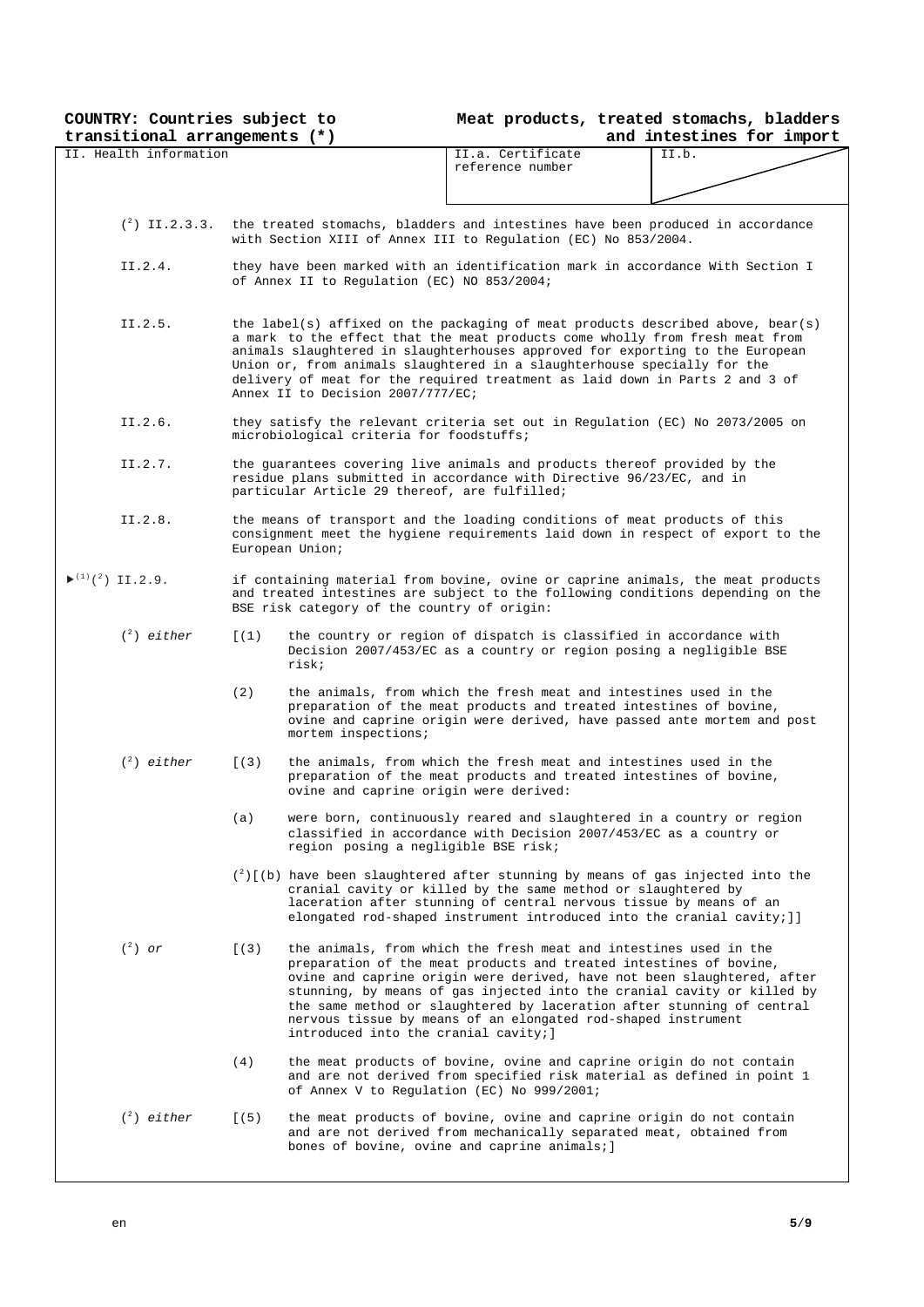| COUNTRY: Countries subject to |                      |       |                                     |                                                                                                                                                                                                                                                                                                                                       | Meat products, treated stomachs, bladders                                                                                                                                                                                                                                                                                                                                      |
|-------------------------------|----------------------|-------|-------------------------------------|---------------------------------------------------------------------------------------------------------------------------------------------------------------------------------------------------------------------------------------------------------------------------------------------------------------------------------------|--------------------------------------------------------------------------------------------------------------------------------------------------------------------------------------------------------------------------------------------------------------------------------------------------------------------------------------------------------------------------------|
| transitional arrangements (*) |                      |       |                                     |                                                                                                                                                                                                                                                                                                                                       | and intestines for import                                                                                                                                                                                                                                                                                                                                                      |
| II. Health information        |                      |       |                                     | II.a. Certificate<br>reference number                                                                                                                                                                                                                                                                                                 | II.b.                                                                                                                                                                                                                                                                                                                                                                          |
|                               |                      |       |                                     |                                                                                                                                                                                                                                                                                                                                       |                                                                                                                                                                                                                                                                                                                                                                                |
|                               |                      |       |                                     |                                                                                                                                                                                                                                                                                                                                       |                                                                                                                                                                                                                                                                                                                                                                                |
| $(^2)$ or                     | [(5)                 |       |                                     |                                                                                                                                                                                                                                                                                                                                       | the meat products of bovine, ovine and caprine origin are derived from<br>mechanically separated meat, obtained from bones of bovine, ovine and<br>caprine animals which were born, continuously reared and slaughtered in<br>a country or region classified in accordance with Decision 2007/453/EC<br>as a country or region posing a negligible BSE risk and in which there |
|                               |                      |       | has been no BSE indigenous cases; ] |                                                                                                                                                                                                                                                                                                                                       |                                                                                                                                                                                                                                                                                                                                                                                |
|                               | $({}^{2})$ [ (6) (a) |       | risk;                               | country or region classified in accordance with Decision                                                                                                                                                                                                                                                                              | the animals, from which the fresh meat and intestines used in<br>the preparation of the meat products and treated intestines of<br>bovine, ovine and caprine origin were derived, originate from a<br>2007/453/EC as a country or region posing an undetermined BSE                                                                                                            |
|                               |                      | (b)   | Code, and                           | with meat-and-bone meal or greaves, as defined in the World                                                                                                                                                                                                                                                                           | the animals, from which the fresh meat and intestines used in<br>the preparation of the meat products and treated intestines of<br>bovine, ovine and caprine origin were derived, have not been fed<br>Organisation for Animal Health (OIE) Terrestrial Animal Health                                                                                                          |
|                               |                      | (c)   | process.]]                          | nervous and lymphatic tissues exposed during the deboning                                                                                                                                                                                                                                                                             | the meat products were produced and handled in a manner which<br>ensures that they did not contain and were not contaminated with                                                                                                                                                                                                                                              |
| $(^2)$ or                     | [(1)]                | risk; |                                     | the country or region of dispatch is classified in accordance with<br>Decision 2007/453/EC as a country or region posing a controlled BSE                                                                                                                                                                                             |                                                                                                                                                                                                                                                                                                                                                                                |
|                               | (2)                  |       | mortem inspections;                 | the animals, from which the fresh meat and intestines used in the<br>preparation of the meat products and treated intestines of bovine,                                                                                                                                                                                               | ovine and caprine origin were derived, have passed ante mortem and post                                                                                                                                                                                                                                                                                                        |
|                               | (3)                  |       |                                     | the animals from which the fresh meat and intestines used in the<br>preparation of the meat products and treated intestines of bovine,<br>ovine and caprine origin were derived, have not been killed, after<br>stunning, by laceration of central nervous tissue by means of an<br>by means of gas injected into the cranial cavity; | elongated rod-shaped instrument introduced into the cranial cavity, or                                                                                                                                                                                                                                                                                                         |
|                               | (4)                  |       |                                     | meat obtained from bones of bovine, ovine and caprine animals;                                                                                                                                                                                                                                                                        | the meat products of bovine, ovine and caprine origin do not contain<br>and are not derived from specified risk material as defined in point 1<br>of Annex V to Regulation (EC) No 999/2001, or mechanically separated                                                                                                                                                         |
| $({}^{2})({}^{4})$ [(5)       |                      |       | following conditions:               |                                                                                                                                                                                                                                                                                                                                       | in the case of intestines originally sourced from a country or a region<br>with a negligible BSE risk, the treated intestines are subject to the                                                                                                                                                                                                                               |
|                               |                      | (a)   | inspections;                        | the animals from which the intestines of bovine, ovine and<br>caprine animal origin were derived were born, continuously<br>BSE risk and have passed ante mortem and post mortem                                                                                                                                                      | reared and slaughtered in a country or region with a negligible                                                                                                                                                                                                                                                                                                                |
|                               |                      | (b)   | been BSE indigenous cases:          |                                                                                                                                                                                                                                                                                                                                       | for intestines sourced from a country or region where there have                                                                                                                                                                                                                                                                                                               |
|                               |                      |       | $\binom{2}{1}$ either $\lfloor$ (i) | has been enforced; ]                                                                                                                                                                                                                                                                                                                  | the animals were born after the date from which<br>the ban on the feeding of ruminants with meat-<br>and-bone meal and greaves derived from ruminants                                                                                                                                                                                                                          |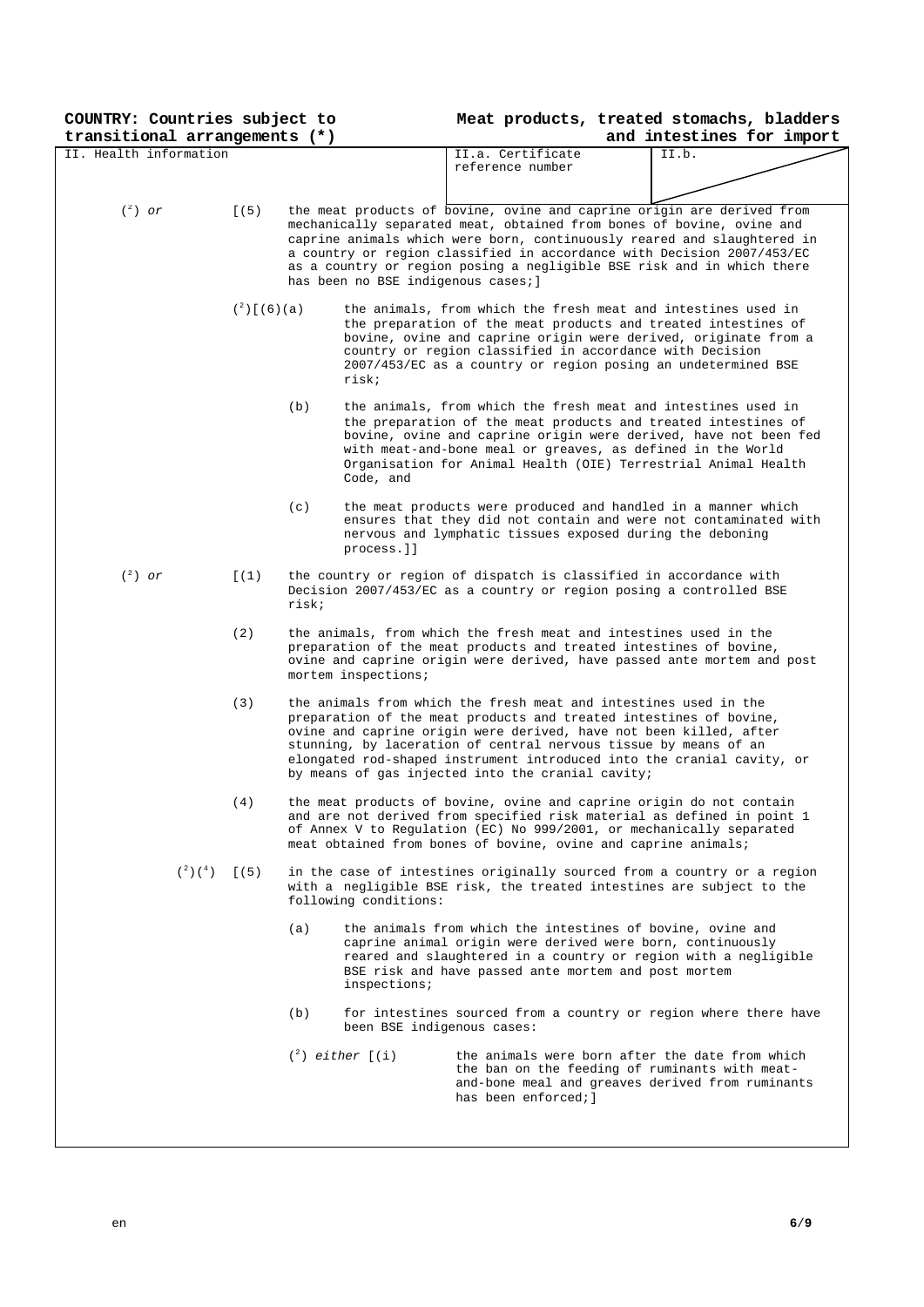**COUNTRY: Countries subject to** 

| Meat products, treated stomachs, bladders |  |
|-------------------------------------------|--|
|-------------------------------------------|--|

| transitional arrangements (*)                                  |       |             |                                           |                                                                                                                                                                  | and intestines for import |  |
|----------------------------------------------------------------|-------|-------------|-------------------------------------------|------------------------------------------------------------------------------------------------------------------------------------------------------------------|---------------------------|--|
| II. Health information                                         |       |             |                                           | II.a. Certificate                                                                                                                                                | II.b.                     |  |
|                                                                |       |             |                                           | reference number                                                                                                                                                 |                           |  |
|                                                                |       |             |                                           |                                                                                                                                                                  |                           |  |
| $(^2)$ or                                                      | [(i)] |             |                                           | the meat products of bovine, ovine and caprine                                                                                                                   |                           |  |
|                                                                |       |             |                                           | animal origin do not contain and are not derived                                                                                                                 |                           |  |
|                                                                |       |             |                                           | from specified risk material as defined in point                                                                                                                 |                           |  |
|                                                                |       |             |                                           | 1 of Annex V to Regulation (EC) No 999/2001.]]] $\blacktriangleleft$                                                                                             |                           |  |
|                                                                |       |             |                                           |                                                                                                                                                                  |                           |  |
| $\blacktriangleright$ <sup>(2)</sup> ( <sup>2</sup> ) or       | [(1)] |             |                                           | the country or region of dispatch has not been classified in accordance with                                                                                     |                           |  |
|                                                                |       |             |                                           | Decision 2007/458/EC or is classified as a country or region with an                                                                                             |                           |  |
|                                                                |       |             | undetermined BSE risk;                    |                                                                                                                                                                  |                           |  |
|                                                                | (2)   |             |                                           | the animals, from which the fresh meat and intestines used in the preparation<br>of the meat products and treated intestines of bovine, ovine and caprine origin |                           |  |
|                                                                |       |             |                                           | were derived, have passed ante mortem and post mortem inspections;                                                                                               |                           |  |
|                                                                |       |             |                                           |                                                                                                                                                                  |                           |  |
|                                                                | (3)   |             |                                           | the animals from which the fresh meat and intestines used in the preparation of                                                                                  |                           |  |
|                                                                |       |             |                                           | the meat products and treated intestines of bovine, ovine and caprine origin<br>were derived have not been fed meat-and-bone meal or greaves derived from        |                           |  |
|                                                                |       |             |                                           | ruminants, as defined in the OIE Terrestrial Animal Health Code;                                                                                                 |                           |  |
|                                                                |       |             |                                           |                                                                                                                                                                  |                           |  |
|                                                                | (4)   |             |                                           | the animals from which the fresh meat and intestines used in the preparation of                                                                                  |                           |  |
|                                                                |       |             |                                           | the meat products and treated intestines of bovine, ovine and caprine origin<br>were derived, have not been killed, after stunning, by laceration of central     |                           |  |
|                                                                |       |             |                                           | nervous tissue by means of an elongated rod-shaped instrument introduced into                                                                                    |                           |  |
|                                                                |       |             |                                           | the cranial cavity, or by means of gas injected into the cranial cavity;                                                                                         |                           |  |
|                                                                |       |             |                                           |                                                                                                                                                                  |                           |  |
|                                                                | (5)   |             | not derived from:                         | the meat products of bovine, ovine and caprine origin do not contain and are                                                                                     |                           |  |
|                                                                |       |             |                                           |                                                                                                                                                                  |                           |  |
|                                                                |       | (a)         |                                           | specified risk material as defined in point 1 of Annex V to Regulation                                                                                           |                           |  |
|                                                                |       |             | (EC) No 999/2001;                         |                                                                                                                                                                  |                           |  |
|                                                                |       | (b)         |                                           | nervous and lymphatic tissues exposed during the deboning process;                                                                                               |                           |  |
|                                                                |       |             |                                           |                                                                                                                                                                  |                           |  |
|                                                                |       | (c)         |                                           | mechanically separated meat obtained from bones of bovine, ovine or                                                                                              |                           |  |
|                                                                |       |             | caprine animals;                          |                                                                                                                                                                  |                           |  |
| $({}^{2})({}^{4})$ [(6)                                        |       |             |                                           | in the case of intestines originally sourced from a country or a region with a                                                                                   |                           |  |
|                                                                |       | conditions: |                                           | negligible BSE risk, the treated intestines are subject to the following                                                                                         |                           |  |
|                                                                |       |             |                                           |                                                                                                                                                                  |                           |  |
|                                                                |       | (a)         |                                           | the animals from which the intestines of bovine, ovine and caprine                                                                                               |                           |  |
|                                                                |       |             |                                           | animal origin were derived were born, continuously reared and                                                                                                    |                           |  |
|                                                                |       |             |                                           | slaughtered in a country or region with a negligible BSE risk and have<br>passed ante mortem and post mortem inspections;                                        |                           |  |
|                                                                |       |             |                                           |                                                                                                                                                                  |                           |  |
|                                                                |       | (b)         |                                           | for intestines sourced from a country or region where there have been                                                                                            |                           |  |
|                                                                |       |             | BSE indigenous cases:                     |                                                                                                                                                                  |                           |  |
|                                                                |       |             | $\binom{2}{7}$ either $\lceil$ (i)        | the animals were born after the date from which the ban                                                                                                          |                           |  |
|                                                                |       |             |                                           | on the feeding of ruminants with meat and-bone meal and                                                                                                          |                           |  |
|                                                                |       |             |                                           | greaves derived from ruminants has been enforced; ]                                                                                                              |                           |  |
|                                                                |       |             |                                           |                                                                                                                                                                  |                           |  |
|                                                                |       |             | $\binom{2}{7}$ either $\lfloor$ (i)       | the meat products of bovine, ovine and caprine animal<br>origin do not contain and are not derived from specified                                                |                           |  |
|                                                                |       |             |                                           | risk material as defined in point 1 of Annex V to                                                                                                                |                           |  |
|                                                                |       |             |                                           | Regulation (EC) No 999/2001.]]] ◀                                                                                                                                |                           |  |
|                                                                |       |             |                                           |                                                                                                                                                                  |                           |  |
| $\blacktriangleright$ <sup>(1)</sup> ( <sup>2</sup> ) II.2.10. |       |             |                                           | if containing material from domestic equine animals, the fresh meat, stomachs,                                                                                   |                           |  |
|                                                                |       |             |                                           | bladders or intestines used in the preparation of the meat products and/or                                                                                       |                           |  |
|                                                                |       |             | treated stomachs, bladders and intestines |                                                                                                                                                                  |                           |  |
| $\binom{2}{1}$ either                                          |       |             |                                           | [was/were obtained from domestic equine animals which immediately prior to                                                                                       |                           |  |
|                                                                |       |             |                                           | slaughter had been kept for at least six months or since birth if slaughtered                                                                                    |                           |  |
|                                                                |       |             |                                           | at an age of less than six months, or since importation as food producing                                                                                        |                           |  |
|                                                                |       |             |                                           | equidae from a Member State of the European Union, if imported less than six<br>months prior to slaughter, in a third country:                                   |                           |  |
|                                                                |       |             |                                           |                                                                                                                                                                  |                           |  |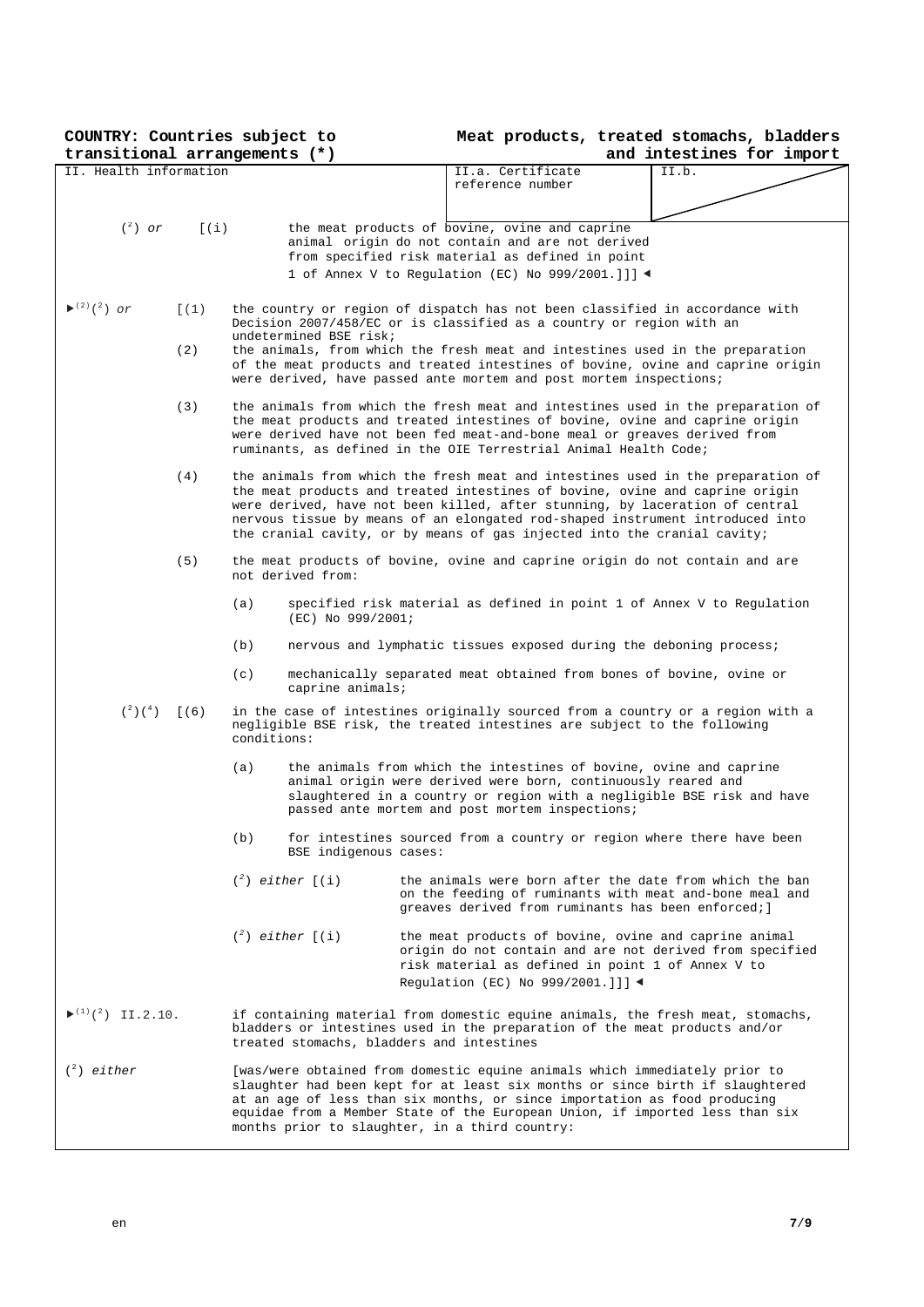| COUNTRY: Countries subject to<br>transitional arrangements (*)                                                                                                                                                                                                                                                                                                                                  |       |                                                                                                                                                        | Meat products, treated stomachs,<br>bladders and intestines for import |  |  |
|-------------------------------------------------------------------------------------------------------------------------------------------------------------------------------------------------------------------------------------------------------------------------------------------------------------------------------------------------------------------------------------------------|-------|--------------------------------------------------------------------------------------------------------------------------------------------------------|------------------------------------------------------------------------|--|--|
| II. Health information                                                                                                                                                                                                                                                                                                                                                                          |       | II.a. Certificate<br>reference number                                                                                                                  | II.b.                                                                  |  |  |
|                                                                                                                                                                                                                                                                                                                                                                                                 |       |                                                                                                                                                        |                                                                        |  |  |
| (a)                                                                                                                                                                                                                                                                                                                                                                                             |       | in which the administration to domestic equine animals:                                                                                                |                                                                        |  |  |
|                                                                                                                                                                                                                                                                                                                                                                                                 | (i)   | of thyrostatic substances, stilbenes, stilbene derivatives,<br>their salts and esters, oestradiol 17ß and its ester-like<br>derivatives is prohibited; |                                                                        |  |  |
|                                                                                                                                                                                                                                                                                                                                                                                                 | (iii) | of other substances having oestrogenic, androgenic or gestagenic<br>action and of beta-agonists is only allowed for:                                   |                                                                        |  |  |
|                                                                                                                                                                                                                                                                                                                                                                                                 |       | therapeutic treatment as defined in Article $I(2)(b)$ of<br>Directive 96/22/EC, where applied in conformity with<br>Article 4(2) of that Directive, or |                                                                        |  |  |
|                                                                                                                                                                                                                                                                                                                                                                                                 |       | zootechnical treatment as defined in Article $I(2)(c)$ of<br>Directive 96/22/EC, where applied in conformity with<br>Article 5 of that Directive; and  |                                                                        |  |  |
| (b)<br>which has had, at least during the six months prior to slaughter of the<br>animals, a plan for the monitoring of the groups of residues and<br>substances referred to in Annex I to Directive 96/23/EC which covers<br>equidae born in and Imported into the third country and was approved in<br>accordance with the fourth subparagraph of Article 29(1) of Directive<br>$96/23/EC.$ ] |       |                                                                                                                                                        |                                                                        |  |  |
| $\binom{2}{1}$ and/or                                                                                                                                                                                                                                                                                                                                                                           |       | [was/were imported from a Member State of the European Union.]                                                                                         |                                                                        |  |  |
| Notes                                                                                                                                                                                                                                                                                                                                                                                           |       |                                                                                                                                                        |                                                                        |  |  |
| (*) Those countries subject to the transitional import arrangements include: an EU member State;<br>Liechtenstein; Norway; Iceland and Switzerland.                                                                                                                                                                                                                                             |       |                                                                                                                                                        |                                                                        |  |  |
| References to European Union legislation within this certificate are references to direct EU<br>legislation which has been retained in Great Britain (retained EU law as defined in the European<br>Union (Withdrawal) Act 2018).                                                                                                                                                               |       |                                                                                                                                                        |                                                                        |  |  |
| References to Great Britain in this certificate include Channel Islands and Isle of Man.                                                                                                                                                                                                                                                                                                        |       |                                                                                                                                                        |                                                                        |  |  |

#### **Part I:**

| $\overline{\phantom{a}}$ | Box reference I.8.: region (if appropriate) as appearing in Annex 2 to Decision |  |
|--------------------------|---------------------------------------------------------------------------------|--|
|                          | $2007/777/EC$ (as last amended).                                                |  |
|                          |                                                                                 |  |

- Box reference I.11: Place of origin: name and address of the dispatch establishment.
- Box reference I.15: Registration number (railway wagons or container and road vehicle), flight number (aircraft) or name (ship). Separate information is to be provided in the event of unloading and reloading.
- Box reference I.16: Do not use this box until the end of the transitional staging period
- Box reference I.19: Use the appropriate Harmonised System (HS) code under the following headings: 02.10, 16.01, 16.02 and 05.04.
- Box reference I.23: Identification of container/Seal number: only where applicable.
- Box reference I.28: *Species*: select among species described in Part II.1.1.(A);

 *Nature of commodity*: choose among the following: meat product, treated stomachs, bladders and intestines;

*Abattoir*: approval number of any abattoir or game-handling establishment;

*Cold store*: any storage facility;

*Manufacturing plant*: approval number.